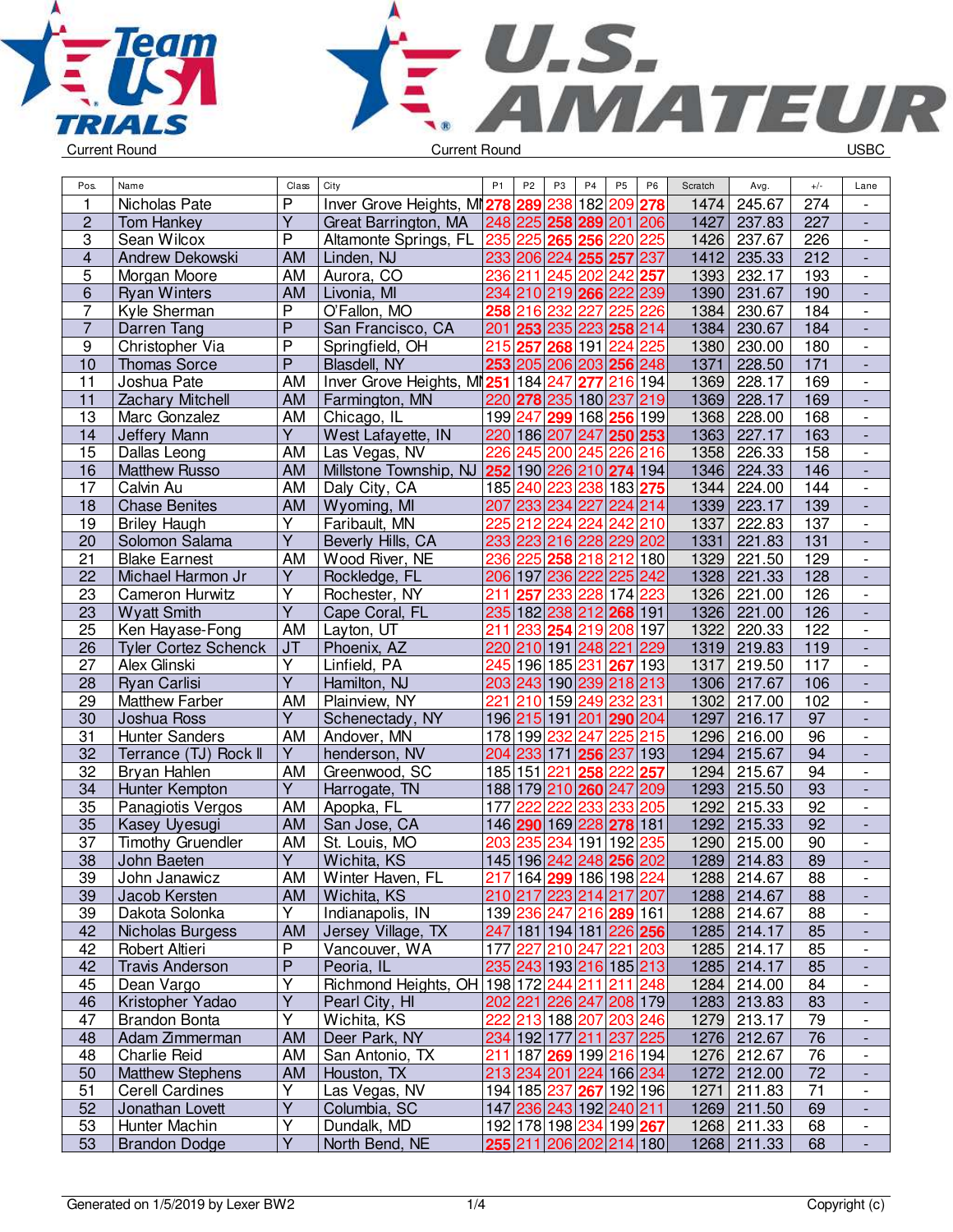



| Pos.            | Name                    | Class          | City                                         | P <sub>1</sub> | P <sub>2</sub> | P <sub>3</sub> | P <sub>4</sub>                         | P <sub>5</sub> | P <sub>6</sub> | Scratch | Avg.        | $+/-$                   | Lane                         |
|-----------------|-------------------------|----------------|----------------------------------------------|----------------|----------------|----------------|----------------------------------------|----------------|----------------|---------|-------------|-------------------------|------------------------------|
| 55              | <b>Michael Martell</b>  | AM             | Chicago, IL                                  |                | 150 218        | 213            | 205 258 214                            |                |                | 1258    | 209.67      | 58                      |                              |
| 56              | <b>Wesley Low</b>       | AM             | Palmdale, CA                                 |                |                |                | 236 224 192 202 197 204                |                |                | 1255    | 209.17      | 55                      | $\blacksquare$               |
| 56              | Christopher Colella     | $\overline{P}$ | Indianapolis, IN                             | 211            | 221            | 214            | 201                                    | 228 180        |                | 1255    | 209.17      | 55                      | $\blacksquare$               |
| 58              | <b>Michael Tang</b>     | $\overline{P}$ | San Francisco, CA                            |                |                |                | 192 236 198 199 171 257                |                |                | 1253    | 208.83      | 53                      | $\overline{\phantom{a}}$     |
| 59              | <b>Tyrell Ingalls</b>   | Y              | Loganville, GA                               | 257            |                |                | 225 169 196 178 226                    |                |                | 1251    | 208.50      | 51                      | $\overline{\phantom{a}}$     |
| 59              | Nathan Stubler          | $\overline{Y}$ | LaSalle, IL                                  |                | 256 217        |                | 155 210 191 222                        |                |                | 1251    | 208.50      | 51                      | $\overline{\phantom{a}}$     |
| 59              | <b>Trent Mitchell</b>   | AM             | Chicago, IL                                  | 213            | 181            | 232            | 187 228 210                            |                |                | 1251    | 208.50      | 51                      | $\overline{\phantom{a}}$     |
| 62              | Thomas McNeal           | $\overline{Y}$ | Puyallup, WA                                 |                |                |                | 199 194 198 216 183 259                |                |                | 1249    | 208.17      | 49                      |                              |
| 63              | Jacob Mullen            | JT             | Bellingham, WA                               |                |                |                | 190 268 226 187 188 188                |                |                | 1247    | 207.83      | $\overline{47}$         | $\overline{\phantom{a}}$     |
| 64              | Jordan Bryant           | <b>AM</b>      | Detroit, MI                                  |                |                |                | 187 223 207 228 196 204                |                |                | 1245    | 207.50      | 45                      | $\overline{a}$               |
| 65              | David Haynes            | $\overline{P}$ | Las Vegas, NV                                |                |                |                | 198 201 211 227 140 266                |                |                | 1243    | 207.17      | 43                      | $\overline{\phantom{a}}$     |
| 66              | <b>Thomas Hess</b>      | P              | Urbandale, IA                                |                |                |                | 180 203 221 210 227 201                |                |                | 1242    | 207.00      | $\overline{42}$         | $\blacksquare$               |
| 67              | <b>Brent Boho</b>       | AM             | Colgate, WI                                  |                |                |                | 187 199 178 179 244 254                |                |                | 1241    | 206.83      | 41                      | $\overline{\phantom{a}}$     |
| 68              | Steven Lemke            | <b>AM</b>      | Nacogdoches, TX                              |                |                |                | 164 232 238 201 221 184                |                |                | 1240    | 206.67      | 40                      | ÷,                           |
| 69              | Alex Brice              | AM             | Marion, IA                                   | 217            |                |                | 205 168 205 251 193                    |                |                | 1239    | 206.50      | 39                      | $\overline{\phantom{a}}$     |
| 70              | Kennon Mcfalls          | AM             | Belmont, NC                                  |                |                |                | 238 218 213 192 171 206                |                |                | 1238    | 206.33      | 38                      | $\overline{\phantom{a}}$     |
| 71              | Cody Johnston           | Υ              | Sandusky, MI                                 |                |                | 152 191 232    | 203 244 214                            |                |                | 1236    | 206.00      | $\overline{36}$         | $\overline{\phantom{a}}$     |
| $\overline{71}$ | Gael Egana              | $\overline{Y}$ | Chula Vista, CA                              |                |                |                | 213 255 181 212 193 182                |                |                | 1236    | 206.00      | 36                      |                              |
| 71              | Ryan Kendall            | AM             | Wichita, KS                                  |                |                |                | 225 200 201 189 185 236                |                |                | 1236    |             | $\overline{36}$         | $\overline{\phantom{a}}$     |
|                 |                         |                |                                              |                |                |                |                                        |                |                | 1233    | 206.00      | $\overline{33}$         |                              |
| 74              | Perry Crowell IV        | <b>AM</b>      | Chesterfield, MI                             |                |                |                | 198 216 216 189 219 195                |                |                |         | 205.50      |                         |                              |
| 74              | Mick Eaton              | AM             | Wyoming, MI                                  |                |                |                | 177 254 154 205 240 203                |                |                | 1233    | 205.50      | 33                      | $\overline{\phantom{a}}$     |
| 76              | <b>Drew Sacks</b>       | $\overline{Y}$ | Vandalia, OH                                 | 231            |                |                | 159 223 224 225 169                    |                |                | 1231    | 205.17      | 31                      | ÷,                           |
| 77              | Darwin Wimer            | AM             | Mesquite, NV                                 |                |                |                | 199 236 197 193 214 190                |                |                | 1229    | 204.83      | 29                      | $\overline{\phantom{a}}$     |
| 78              | Spencer Robarge         | $\overline{Y}$ | Springfield, MO                              |                |                |                | 212 200 201 244 154 217                |                |                | 1228    | 204.67      | 28                      | $\overline{\phantom{a}}$     |
| 79              | Kevin Fischer           | AM             | Winter Park, FL                              |                | 206 187        | 232            | 212 170 215                            |                |                | 1222    | 203.67      | 22                      | $\qquad \qquad \blacksquare$ |
| 79              | Justin Larson           | Y              | Fairport, NY                                 |                |                |                | 183 254 203 204                        | 177 201        |                | 1222    | 203.67      | 22                      | $\overline{\phantom{a}}$     |
| 81              | Matthew Frei-Funk       | AM             | Mount Laurel, NJ                             |                |                | 182 200 214    | 237 196 191                            |                |                | 1220    | 203.33      | 20                      | $\overline{\phantom{a}}$     |
| 82              | <b>Patrick Phillips</b> | Y              | Roseboro, NC                                 |                |                |                | 179 194 254 190 166 236                |                |                | 1219    | 203.17      | 19                      |                              |
| 83              | Justin O'Shaughnessy    | <b>JT</b>      | Canton, MI                                   |                |                |                | 210 211 153 218 235 191                |                |                | 1218    | 203.00      | 18                      | $\overline{\phantom{a}}$     |
| 84              | <b>Ryan Dudley</b>      | AM             | Anchorage, AK                                |                |                |                | 170 231 235 176 225 180                |                |                | 1217    | 202.83      | $\overline{17}$         | $\blacksquare$               |
| 85              | Joe Gerencser           | Υ              | Henderson, NV                                |                |                |                | 171 195 187 220 195 248                |                |                | 1216    | 202.67      | 16                      | $\blacksquare$               |
| 86              | Deo Benard              | $\overline{Y}$ | Rio Rancho, NM                               |                |                |                | 193 220 208 206 207 181                |                |                | 1215    | 202.50      | 15                      | ÷,                           |
| 87              | Kevin Jones             | AM             | Covina, CA                                   |                |                |                | 169 204 269 192 212                    |                | 168            | 1214    | 202.33      | 14                      | $\overline{\phantom{a}}$     |
| 87              | Nicholas Kruml          | $\mathsf{P}$   | Downers Grove, IL                            |                |                |                | 188 212 200 202 176 236                |                |                | 1214    | 202.33      | 14                      | $\overline{\phantom{a}}$     |
| 87              | Adam Glickman           | AM             | Lake Wales, FL                               |                |                |                | 204 154 188 231 268 169                |                |                | 1214    | 202.33      | 14                      | $\overline{\phantom{a}}$     |
| 87              | <b>Anthony Neuer</b>    | JT             | Lewisburg, PA                                |                |                |                | 179 212 246 200 165 212                |                |                | 1214    | 202.33      | 14                      | $\overline{\phantom{a}}$     |
| 91              | Francis Vitelli III     | $\overline{Y}$ | Annandale, NJ                                |                |                |                | 220 198 225 204 161 205                |                |                | 1213    | 202.17      | 13                      | $\overline{\phantom{a}}$     |
| 92              | <b>Andrew Hall</b>      | AM             | Westborough, MA                              |                |                |                | 186 207 179 257 204 178                |                |                | 1211    | 201.83      | 11                      |                              |
| 93              | <b>Anthony Veney</b>    |                | AM San Antonio, TX                           |                |                |                | 164 208 194 235 204 203                |                |                |         | 1208 201.33 | $\infty$                | $\overline{\phantom{a}}$     |
| 93              | David Northouse         | AM             | Byron Center, MI                             |                |                |                | 178 192 203 196 215 224                |                |                |         | 1208 201.33 | $\bf 8$                 |                              |
| 95              | Austin Aude             | AM             | Lincoln, NE                                  |                |                |                | 209 182 223 214 185 192                |                |                | 1205    | 200.83      | 5                       | $\overline{\phantom{a}}$     |
| 96              | Alex Aguirre            | Y.             | Tracy, CA                                    |                |                |                | 143212237179223210                     |                |                | 1204    | 200.67      | $\overline{4}$          | $\overline{\phantom{a}}$     |
| 96              | Bryce Takenaka          | AM             | Honolulu, HI                                 |                |                |                | 180 202 199 178 210 235                |                |                | 1204    | 200.67      | $\overline{\mathbf{4}}$ | $\overline{\phantom{a}}$     |
| 98              | Alexander Sorge         | AM             | Monmouth Junction, NJ178 203 207 235 157 221 |                |                |                |                                        |                |                | 1201    | 200.17      | $\mathbf{1}$            | $\overline{\phantom{0}}$     |
| 98              | Bryan Osborne           | P              | Cypress, CA                                  |                |                |                | 187 196 218 188 218 194                |                |                | 1201    | 200.17      | 1                       | $\overline{\phantom{a}}$     |
| 100             | Nicholas Sommer         | $\overline{Y}$ | Roscoe, IL                                   |                |                |                | 186 169 245 193 170 236                |                |                | 1199    | 199.83      | $-1$                    | $\overline{\phantom{a}}$     |
| 101             | Bryan Eaton             | AM             | Wyoming, MI                                  |                |                |                | 188 225 194 197 211 183                |                |                | 1198    | 199.67      | $-2$                    | $\overline{\phantom{a}}$     |
| 102             | Joshua Singer           | Υ              | Buffalo Grove, IL                            |                |                |                | 191 211 231 171 202 190                |                |                |         | 1196 199.33 | $-4$                    |                              |
| 102             | Mason Moore             | Υ              | Aurora, CO                                   |                |                |                | 204 153 186  <mark>206</mark>  234 213 |                |                | 1196    | 199.33      | $-4$                    | $\overline{\phantom{a}}$     |
| 102             | <b>Connor Kottke</b>    | Y              | Lake Zurich, IL                              |                |                |                | 170 177 193 225 222 209                |                |                |         | 1196 199.33 | $-4$                    |                              |
| 105             | Parker Johnson          | AM             | Converse, TX                                 |                |                |                | 179 221 194 195 214 188                |                |                | 1191    | 198.50      | -9                      | $\overline{\phantom{a}}$     |
| 106             | Alec Dudley             | Y              | Anchorage, AK                                |                |                |                | 161 219 188 212 237 173                |                |                |         | 1190 198.33 | $-10$                   | $\overline{\phantom{a}}$     |
| 106             | <b>Jared Durant</b>     | Υ              | Rice, MN                                     |                |                |                | 179 215 201 199 190 206                |                |                |         | 1190 198.33 | $-10$                   | $\overline{\phantom{a}}$     |
| 108             | Daniel Chin             | Y              | Daly City, CA                                |                |                |                | 239 158 175 168 231 217                |                |                |         | 1188 198.00 | $-12$                   | $\overline{\phantom{a}}$     |
|                 |                         |                |                                              |                |                |                |                                        |                |                |         |             |                         |                              |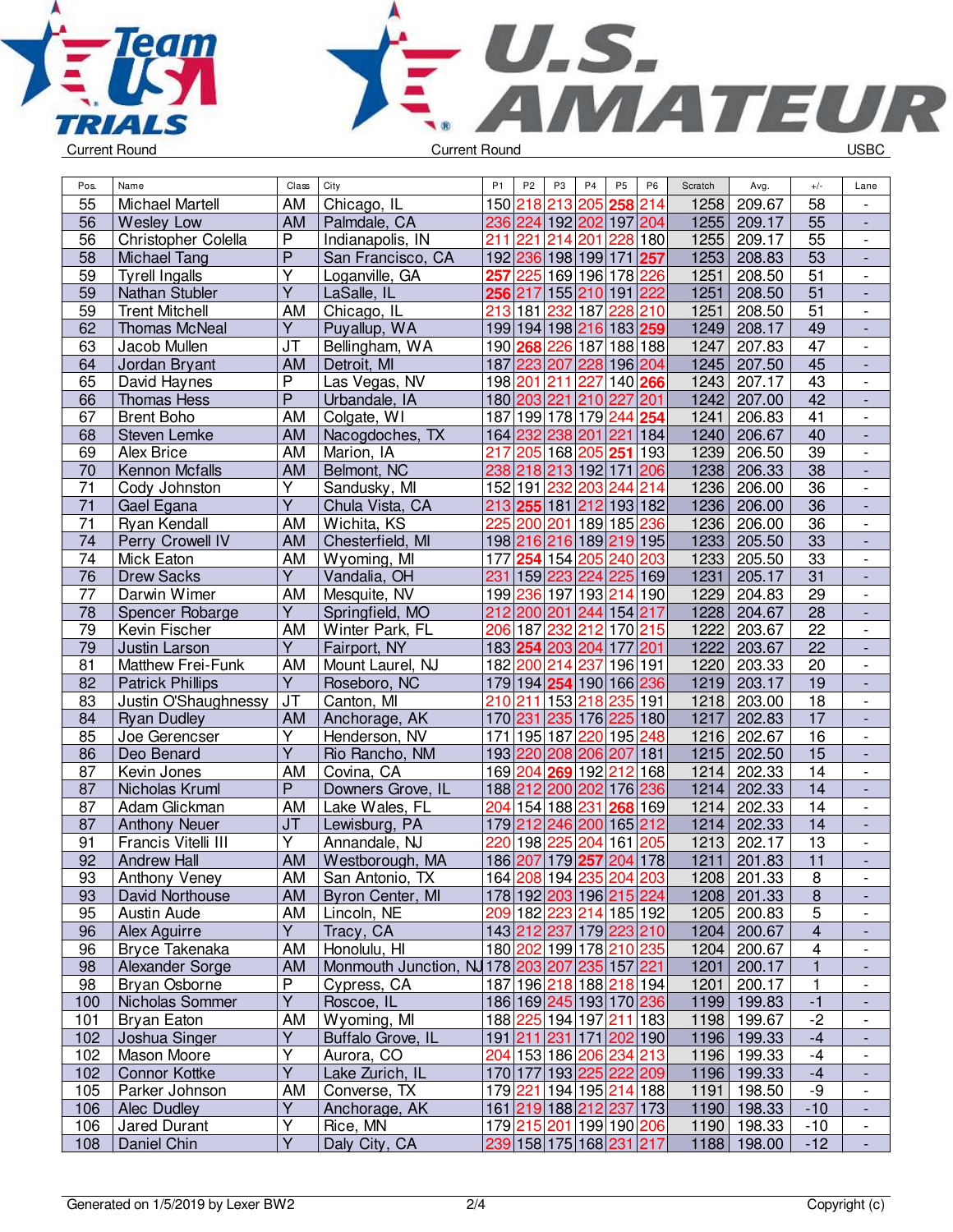



| Pos. | Name                   | Class                   | City                | P <sub>1</sub> | P <sub>2</sub> | P <sub>3</sub> | P <sub>4</sub>      | <b>P5</b>                                      | P <sub>6</sub> | Scratch | Avg.        | $+/-$  | Lane                     |
|------|------------------------|-------------------------|---------------------|----------------|----------------|----------------|---------------------|------------------------------------------------|----------------|---------|-------------|--------|--------------------------|
| 108  | Jacob Klein            | <b>AM</b>               | East Islip, NY      |                |                |                | 156 174 176 210     | 236                                            | 236            | 1188    | 198.00      | $-12$  | $\blacksquare$           |
| 110  | Logan Williams         | AM                      | Anchorage, AK       | 201            |                |                |                     | 197 259 153 190 187                            |                | 1187    | 197.83      | $-13$  | ÷,                       |
| 111  | Michael Duran          | AM                      | Banning, CA         |                |                |                |                     | 209 194 156 154 <mark>255</mark> 217           |                | 1185    | 197.50      | $-15$  | $\blacksquare$           |
| 112  | <b>Gabriel Alvarez</b> | $\overline{Y}$          | Wichita, KS         |                | 175 214        | 177            |                     | 212 220 185                                    |                | 1183    | 197.17      | $-17$  | $\blacksquare$           |
| 113  | Noah Akiona            | Y                       | Waimanalo, HI       |                |                | 135 263 197    | 195 220             |                                                | 168            | 1178    | 196.33      | $-22$  | $\overline{\phantom{a}}$ |
| 114  | <b>Brandon Brown</b>   | <b>AM</b>               | Ham Lake, MN        |                |                |                |                     | 176 235 213 204 142 206                        |                | 1176    | 196.00      | $-24$  | $\frac{1}{2}$            |
| 114  | James Wakefield Jr     | AM                      | Orangevale, CA      | 207            | 246            |                | 183 200             | $\sqrt{174}$ 166                               |                | 1176    | 196.00      | $-24$  | $\overline{\phantom{a}}$ |
| 114  | Nicholas Postag        | Y                       | Pleasanton, CA      | 236            |                |                | 199 213 153 211     |                                                | 164            | 1176    | 196.00      | $-24$  | $\overline{\phantom{a}}$ |
| 117  | Roderic Ramos          | AM                      | Mililani, HI        | 212            |                |                | 185 213 170         | 200 193                                        |                | 1173    | 195.50      | $-27$  |                          |
| 117  | Lance High             | Y                       | Lake Mary, FL       | 223            |                |                |                     | 174 200 213 158 205                            |                | 1173    | 195.50      | $-27$  |                          |
| 117  | <b>Matthew Santos</b>  | AM                      | Broomfield, CO      | 204            | 165            | 265            | 163                 | 185 191                                        |                | 1173    | 195.50      | $-27$  | $\overline{\phantom{a}}$ |
| 120  | Bryan Manno            | AM                      | Singer Island, FL   | 191            |                |                |                     | 204 206 204 159 207                            |                | 1171    | 195.17      | $-29$  | $\blacksquare$           |
| 121  | Kai Yamada             | $\overline{Y}$          |                     |                | 222            | 201            | 222                 | 161 190                                        |                | 1169    | 194.83      | $-31$  | $\overline{a}$           |
| 122  | Kaan Kurt              | $\overline{Y}$          | Kaneohe, HI         | 173            | 153 170 231    |                | 209                 |                                                |                | 1166    | 194.33      | $-34$  | $\blacksquare$           |
|      |                        | Ý                       | Leland, NC          |                |                |                |                     | 183 220                                        |                |         |             |        |                          |
| 123  | Jordan Monnens         |                         | Ham Lake, MN        |                | 169 167        |                | 199 244             | 200 182                                        |                | 1161    | 193.50      | $-39$  | $\overline{\phantom{a}}$ |
| 124  | <b>Colton Ruscetti</b> | AM                      | Wichita, KS         |                |                |                | 165 190 189 222     | 181 211                                        |                | 1158    | 193.00      | $-42$  |                          |
| 125  | <b>Austin Schultz</b>  | $\overline{\mathsf{Y}}$ | Valparaiso, IN      |                | 174 179        | 214            | 187                 | 185 215                                        |                | 1154    | 192.33      | $-46$  | $\overline{\phantom{a}}$ |
| 126  | Julian Michael Salinas | Y                       | Richmond, TX        |                |                |                |                     | 160 179 195 208 197 208                        |                | 1147    | 191.17      | $-53$  | $\overline{\phantom{a}}$ |
| 127  | Eddie Langdon          | AM                      | Bonaire, GA         |                |                |                | 179 190 184 210     | 201                                            | 181            | 1145    | 190.83      | $-55$  | $\overline{\phantom{a}}$ |
| 128  | Andrei Tacorda         | Y                       | Roseville, CA       | 202            |                |                | 178 154 206 241     |                                                | 162            | 1143    | 190.50      | $-57$  |                          |
| 129  | Ronnie Fujita          | AM                      | El Sobrante, CA     |                |                |                | 189 206 186 181     | 201                                            | 178            | 1141    | 190.17      | $-59$  | $\overline{\phantom{a}}$ |
| 130  | <b>Jake Brett</b>      | $\overline{Y}$          | Kapolei, HI         |                |                |                |                     | 176 242 190 203 135 194                        |                | 1140    | 190.00      | $-60$  | $\blacksquare$           |
| 131  | <b>Maxwell Roers</b>   | Υ                       | Maple Grove, MN     |                | 182 178        | 225            |                     | 190 201 161                                    |                | 1137    | 189.50      | $-63$  | $\blacksquare$           |
| 131  | Dawson Miller          | $\overline{Y}$          | Huntingtown, MD     |                |                |                |                     | 195 224 186 146 214                            | 172            | 1137    | 189.50      | $-63$  | $\blacksquare$           |
| 133  | David Hooper Jr        | $\overline{\mathsf{Y}}$ | Greenville, SC      |                |                | 168 193 171    |                     | 224 144                                        | 235            | 1135    | 189.17      | $-65$  | $\blacksquare$           |
| 134  | Avery Wolf             | $\overline{Y}$          | Skokie, IL          |                |                |                |                     | 184 204 215 185 178 168                        |                | 1134    | 189.00      | $-66$  | $\frac{1}{2}$            |
| 135  | Korey Balbach          | $\overline{\mathsf{Y}}$ | Mankato, MN         | 204            |                |                | 163 180 204         | 202                                            | 180            | 1133    | 188.83      | $-67$  | $\overline{\phantom{a}}$ |
| 135  | Zachary Singer         | Υ                       | Buffalo Grove, IL   | 237            | 201            |                | 214 201             | 115 165                                        |                | 1133    | 188.83      | $-67$  | $\blacksquare$           |
| 137  | Andrew Cannuli         | <b>AM</b>               | Moorestown, NJ      | 172            |                |                | 188 196 173         | 178                                            | 222            | 1129    | 188.17      | $-71$  |                          |
| 138  | Jacob Shockley         | Υ                       | West Ocean City, MD |                |                |                | 198 191 166 185 204 |                                                | 184            | 1128    | 188.00      | $-72$  |                          |
| 139  | <b>Bailey Mavrick</b>  | Ÿ                       | Peru, IN            | 225            | 143            |                | 168 182             | 224                                            | 185            | 1127    | 187.83      | $-73$  | $\overline{\phantom{a}}$ |
| 140  | Nick DeCesaro          | $\overline{Y}$          | Kenosha, WI         |                | 166 226        | 171            | 177                 | 215 171                                        |                | 1126    | 187.67      | $-74$  | $\Box$                   |
| 141  | Kennison Andrews       | AM                      | Vista, CA           |                | 135 197        |                | 190 181             | 215                                            | 204            | 1122    | 187.00      | $-78$  | $\overline{\phantom{a}}$ |
| 142  | Alec Keplinger         | Y                       | Coldwater, MI       | 187            | 174 201        |                |                     | 225 164 170                                    |                | 1121    | 186.83      | $-79$  | $\blacksquare$           |
| 143  | Norman Baldwin         | $\overline{\mathsf{Y}}$ | Alto, MI            |                |                |                | 169 178 183 207     | 159                                            | 224            | 1120    | 186.67      | $-80$  | $\blacksquare$           |
| 144  | Joseph Grondin         | <b>AM</b>               | San Pedro, CA       |                | 173 157        | 212            | 192                 | 189 194                                        |                | 1117    | 186.17      | $-83$  | $\frac{1}{2}$            |
| 144  | <b>Chase Fernandez</b> | Υ                       | Pearl City, HI      | 196            | 217            | 168            | 176                 | 145                                            | 215            | 1117    | 186.17      | $-83$  | $\overline{\phantom{a}}$ |
| 146  | Dylan Zimmerman        | Y                       | Harrisburg, PA      | 171            | 181            |                | 212 171             | 205 173                                        |                | 1113    | 185.50      | $-87$  |                          |
| 147  | Jacob Gill             | AM                      | Albuquerque, NM     |                |                |                |                     | 225 199 171 171 182 158                        |                |         | 1106 184.33 | -94    | $\overline{\phantom{a}}$ |
| 148  | <b>Ryan Burton</b>     | JT                      | Los Altos, CA       |                |                |                |                     | 184 162 188 234 170 158                        |                | 1096    | 182.67      | $-104$ | ٠                        |
| 149  | Harley Shene           | Υ                       | San Jose, CA        |                |                |                |                     | 186 154 171 193 223 159                        |                | 1086    | 181.00      | $-114$ | $\overline{\phantom{a}}$ |
| 150  | Allex Zieg             | $\overline{Y}$          | Placentia, CA       |                |                |                |                     | 225 200 152 132 182 194                        |                | 1085    | 180.83      | $-115$ |                          |
| 151  | Kyle Andrews           | AM                      | Vista, CA           |                |                |                |                     | 173 189 171 213 186 151                        |                | 1083    | 180.50      | $-117$ |                          |
| 151  | Anthony Schanen        | <b>AM</b>               | Glendale, CA        |                |                |                |                     | 127 203 176 200 177 200                        |                | 1083    | 180.50      | $-117$ |                          |
| 153  | <b>Brandon Wanders</b> | AM                      | Foothill Ranch, CA  |                |                |                |                     | 177 194 222 164 167 158                        |                | 1082    | 180.33      | $-118$ | $\overline{\phantom{a}}$ |
| 154  | <b>Kaleb Ross</b>      | Y                       | Charles City, IA    |                |                |                |                     | 146 146 210 200 219 159                        |                | 1080    | 180.00      | $-120$ | ÷,                       |
| 155  | Nolan Coyne            | AM                      | Imperial, CA        |                |                |                |                     | 158 187 185 196 174 179                        |                | 1079    | 179.83      | $-121$ | $\overline{\phantom{a}}$ |
| 156  | Andrew Letscher        | <b>AM</b>               | Canfield, OH        |                |                |                |                     | 162 245 151 159 191 169                        |                | 1077    | 179.50      | $-123$ | $\overline{\phantom{a}}$ |
| 157  | <b>Travis Kominek</b>  |                         | Toledo, OH          |                |                |                |                     | 205   146   174   146   198   <mark>203</mark> |                | 1072    | 178.67      |        |                          |
|      | Jacob Nimtz            | AM                      | Loves Park, IL      |                |                |                |                     |                                                |                | 1068    |             | $-128$ | $\overline{\phantom{a}}$ |
| 158  |                        | <b>AM</b>               |                     |                |                |                |                     | 206 177 158 159 184 184                        |                |         | 178.00      | $-132$ | $\overline{\phantom{a}}$ |
| 159  | Willie Jones           | AM                      | Thornton, CA        |                |                | 154 186 227    |                     | 160 172 160                                    |                | 1059    | 176.50      | $-141$ | $\overline{\phantom{a}}$ |
| 160  | Jacob Fukuyama         | AM                      | Aiea, HI            |                |                |                |                     | 220 189 154 158 191 135                        |                | 1047    | 174.50      | $-153$ | $\overline{\phantom{a}}$ |
| 161  | Steven Faulkner        | AM<br>$\overline{Y}$    | Butner, NC          |                |                |                |                     | 172 148 220 145 161 194                        |                | 1040    | 173.33      | $-160$ | $\overline{\phantom{a}}$ |
| 162  | Duncan Whitaker        |                         | Poulsbo, WA         |                |                |                |                     | 159 195 165 214 162 141                        |                | 1036    | 172.67      | $-164$ | $\Box$                   |